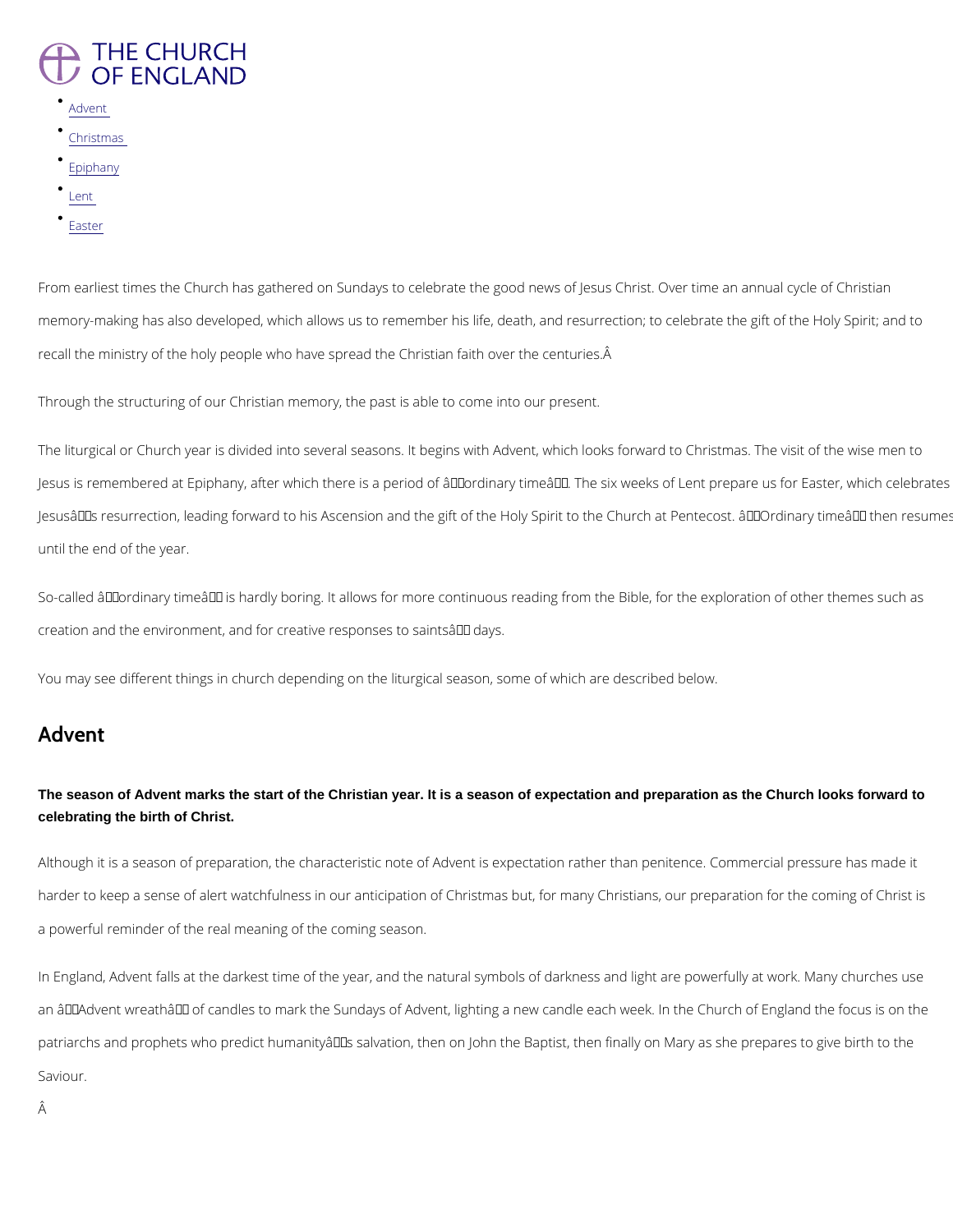## **Christmas**

#### The celebration of Christâ€<sup>™</sup>s coming among us at Christmas (known as the †Incarnation') is one of the two poles of the

Christian year, along with the story of Christâlles death and resurrection. Christmas is much more than the celebration of Jesusâlles birth: it reminds us of the central truth that ând the Word became flesh and dwelt among usând (John 1.14), fulfilling the prophecy of Isaiah (7.14) that ând virgin shall conceive, and bear a son.â

One of the challenges for Christians is to continue the celebration of Christmas long after the rest of the world turns its attention elsewhere. Historically, Christmas would have extended at least until the Epiphany (i.e. twelve days).

# **Epiphany**

The word âll lepiphanyâ l means â l l manifestationâ l l or âl lappearance â l l, and the Feast of the Epiphany marks the recognition of the newborn Je the world. Later, the Church remembers the Baptism of Christ by John, when a voice from heaven declares Jesus to be Godâllas beloved Son. Finally, on 2 February, the season of Epiphany ends with the Feast of the Presentation. Jesus is brought to the Temple by his parents according to the law of Israel. There, he is recognized by Simeon, who declares him to be âQQa light to lighten the Gentiles and the glory of GodâQQs people Israel.â The traditional service for this feast includes a procession of candles, and so it is often known as Candlemas.

**The Feast of the Epiphany, which always falls on 6 January, marks the beginning of a season which recognizes Jesus to be the Son of God.**

### **Lent**

**Ash Wednesday marks the start of the observation of Lent, a season of self-examination, penitence, self-denial, study, and preparation**  for Easter. Lent is often described as lasting forty days (excluding Sundays) which recalls the Biblical account of Jesusa<sup>nd</sup>s temptation in the wilderness (Luke 4.1-13).

Ashes are an ancient sign of penitence. From the Middle Ages onward it has been a custom to begin Lent by having the sign of the cross marked on oneâll Is forehead in ash. Lent is a time of preparation, particularly for those who are to be baptized at Easter, but the whole Christian community is encouraged to join them in study and self-reflection.

As Holy Week approaches, the atmosphere of the season darkens. Bible readings begin to anticipate the story of Christâllas suffering and death.

Holy Week begins with the re-enactment of Christ's triumphal entry into Jerusalem on Palm Sunday. This is the beginning of a journey of the

imagination which takes us to the Upper Room for the Last Supper on Maundy Thursday, through Jesus' betrayal, trial and crucifixion on Good

#### Friday.